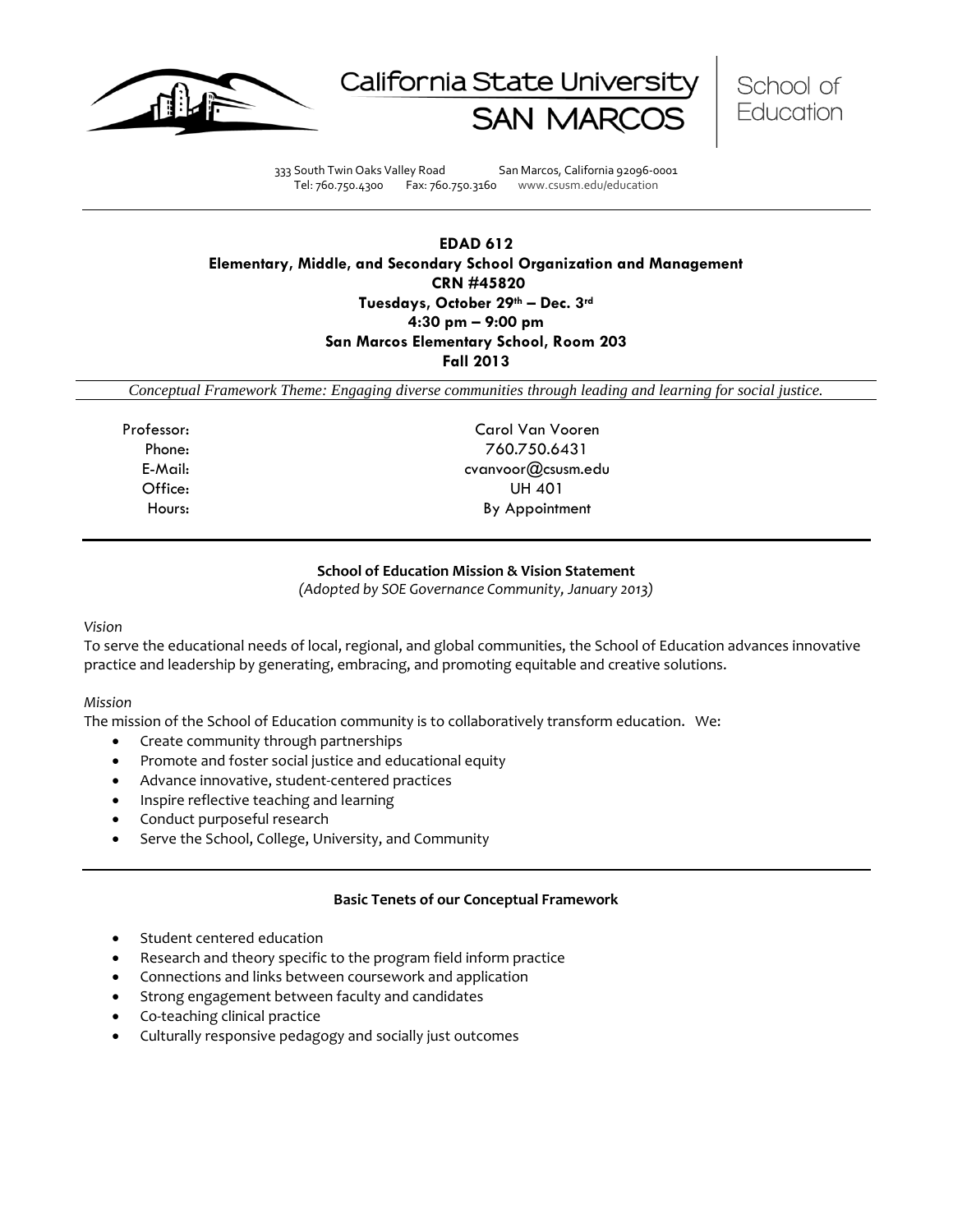### **COURSE DESCRIPTION**

Candidates learn to ensure the management of the organization, operations, and resources for a safe, efficient, and effective learning environment. This course addresses effective leadership, management concepts, and researched strategies that contribute to student achievement. The professional participation of all cohort members builds community, adds to knowledge, and creates resources for future opportunities. *May not be taken for credit by students who have received credit for EDAD 602.* 

#### **Course Prerequisites:**

Consent of the Program Coordinator

#### **Goals:**

This course will assist the candidate to:

- Organize, manage, and lead the structural and functional relationships in elementary and secondary schools.
- Implement appropriate and effective leadership and managerial practices in schools.
- Implement effective shared decision-making and governance models.

#### **Course Objectives:**

In this course you will study and learn:

- The nature of decision-making in developing and implementing elementary and secondary policy and procedures.
- The skills to foster intrinsic motivation in staff and students.
- The strategies to develop a culture of shared decision-making.
- The steps to running an effective meeting.
- The political implications for leadership in schools.
- The theory and practice to manage change in an era of accountability in schools.

#### **Required Texts**

1. Chance, P. (2009). *Introduction to educational leadership and organizational behavior: Theory into practice.* Larchmont, NY: Eye on Education.

2. Choose **one** of three books (you haven't read before) for a group study

- a. Pink, D. (2009). *Drive: The surprising truth about what motivates us.* New York, NY: Riverhead Books.
- b. Gladwell, M. (2008). *Outliers: The story of success*. Little, Brown and Company.
- c. Wiseman, L. (2010). *Multipliers: How the best leaders make everyone smarter*. New York: Harper Collins.

## **Authorization to Teach English Learners**

This credential program has been specifically designed to prepare teachers for the diversity of languages often encountered in California public school classrooms. The authorization to teach English learners is partially met through the infusion of content and experiences within the credential program, as well as additional coursework. Students who successfully complete this program receive partial fulfillment of a credential to teach English learners. *(Approved by CCTC in SB 2042 Program Standards, August 02)*

CTEL candidates will need to upload their graded CTEL signature assignment (with a passing grade or rubric indicating passing grade for assignment) to their **CTEL electronic portfolio** upon completion of this course. CTEL Program Coordinator will then review the candidate's CTEL standards in their electronic portfolio in order to fulfill their certification requirements for the California State Department of Education. For further clarification, please contact Ana Hernandez, CTEL Program Coordinator, at [ahernand@csusm.edu.](https://bl2prd0511.outlook.com/owa/redir.aspx?C=AW7hZ-DBL0G6FPgB8G8Eri3bAwuccNAIwYI81VgsrzvmHC5AEo6nGJNyvZWC7aqWfxtUgiTx_9k.&URL=mailto%3aahernand%40csusm.edu)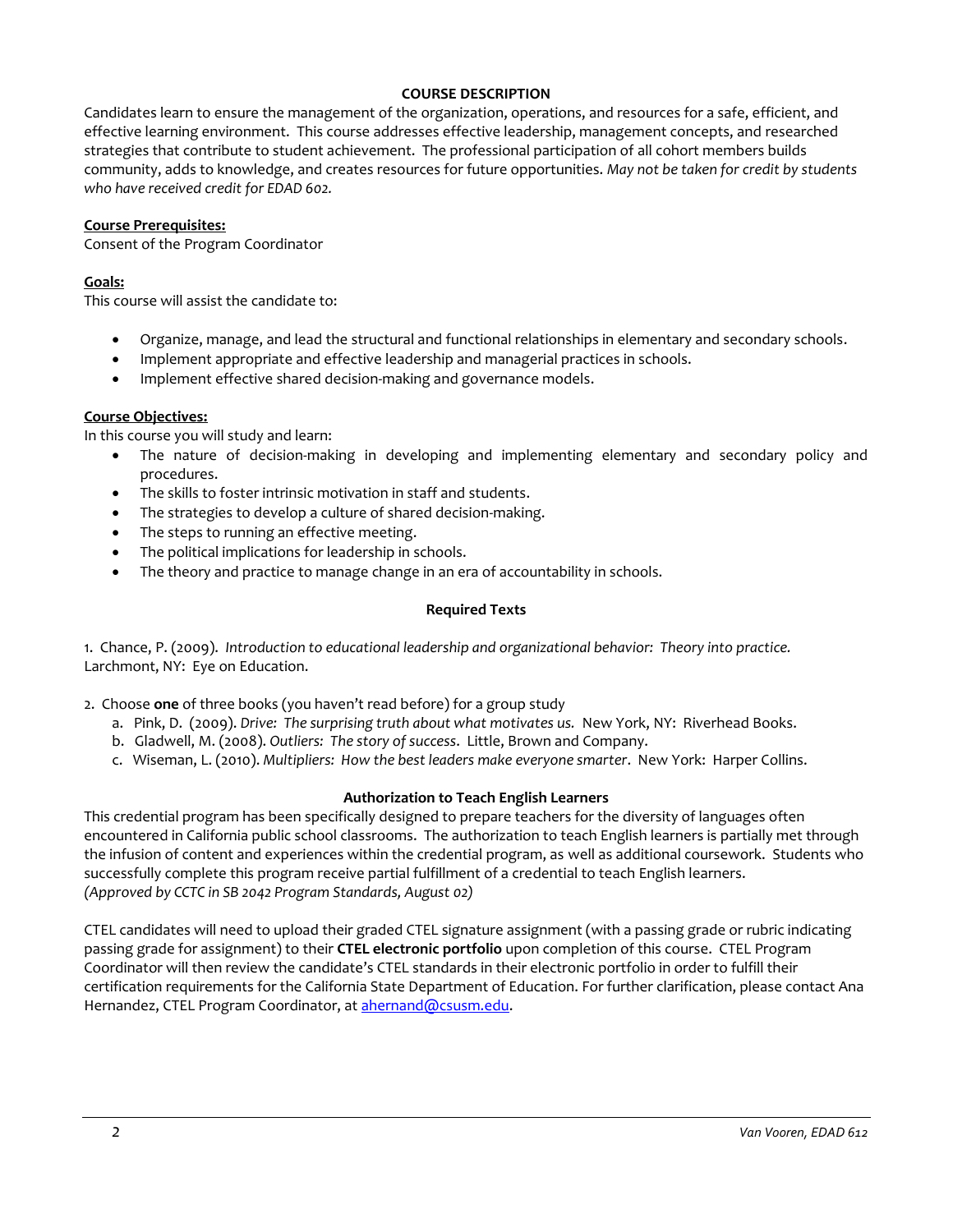## **STUDENT LEARNING OUTCOMES**

## **California Teacher Performance Assessment (CalTPA)**

Beginning July 1, 2008 all California credential candidates must successfully complete a state-approved system of teacher performance assessment (TPA), to be embedded in the credential program of preparation. At CSUSM this assessment system is called the CalTPA or the TPA for short.

To assist your successful completion of the TPA, a series of informational seminars are offered over the course of the program. TPA related questions and logistical concerns are to be addressed during the seminars. Your attendance to TPA seminars will greatly contribute to your success on the assessment.

Additionally, SoE classes use common pedagogical language, lesson plans (lesson designs), and unit plans (unit designs) in order to support and ensure your success on the TPA and more importantly in your credential program.

The CalTPA Candidate Handbook, TPA seminar schedule, and other TPA support materials can be found on the SoE website:<http://www.csusm.edu/education/CalTPA/ProgramMaterialsTPA.html>

## **Leadership Standards**

This course will provide opportunities for participants to develop their leadership knowledge, skills, and depositions following the California Administrators Performance Expectations (CAPE) for:

Category II (Demonstration of Effective Leadership):

- Program Standard 6: Visionary Leadership: actionable and sustainable vision of teaching and learning that is responsive to the changing context of a given school
- Program Standard 7: Instructional Leadership: knowledge of the standards and the ability to monitor teaching and give feedback
- Program Standard 8: School Improvement Leadership: increases his/her capacity to communicate and lead others in continuous improvement
- Program Standard 9: Professional Learning and Growth Leadership: model and facilitate PD, including collaboration
- Program Standard 10: Organizational and Systems Leadership: understand, align, and integrate organizational structures, including resource management
- Program Standard 11: Community Leadership: communicate about the school and share with a broad range of stakeholders

# **Assessment of Professional Dispositions**

Assessing a candidate's dispositions within a professional preparation program is recognition that teaching and leading with learners of all ages requires not only specific content knowledge and pedagogical skills, but positive attitudes about multiple dimensions of the profession. The School of Education has identified six dispositions – social justice and equity, collaboration, critical thinking, professional ethics, reflective teaching and learning, and life-long learning—and developed an assessment rubric. The Educational Administration credential has included two additional dispositions: visionary and ready to lead. For each dispositional element, there are three levels of performance - *unacceptable*, *initial target*, and *advanced target*. The description and rubric for the three levels of performance offer measurable behaviors and examples.

The assessment is designed to provide candidates with ongoing feedback for their growth in professional dispositions and includes a self-assessment by the candidate. The dispositions and rubric are presented, explained and assessed in one or more designated courses in each program as well as in clinical practice. Based upon assessment feedback, candidates will compose a reflection that becomes part of the candidate's final portfolio. Candidates are expected to meet the level of *initial target* during the program.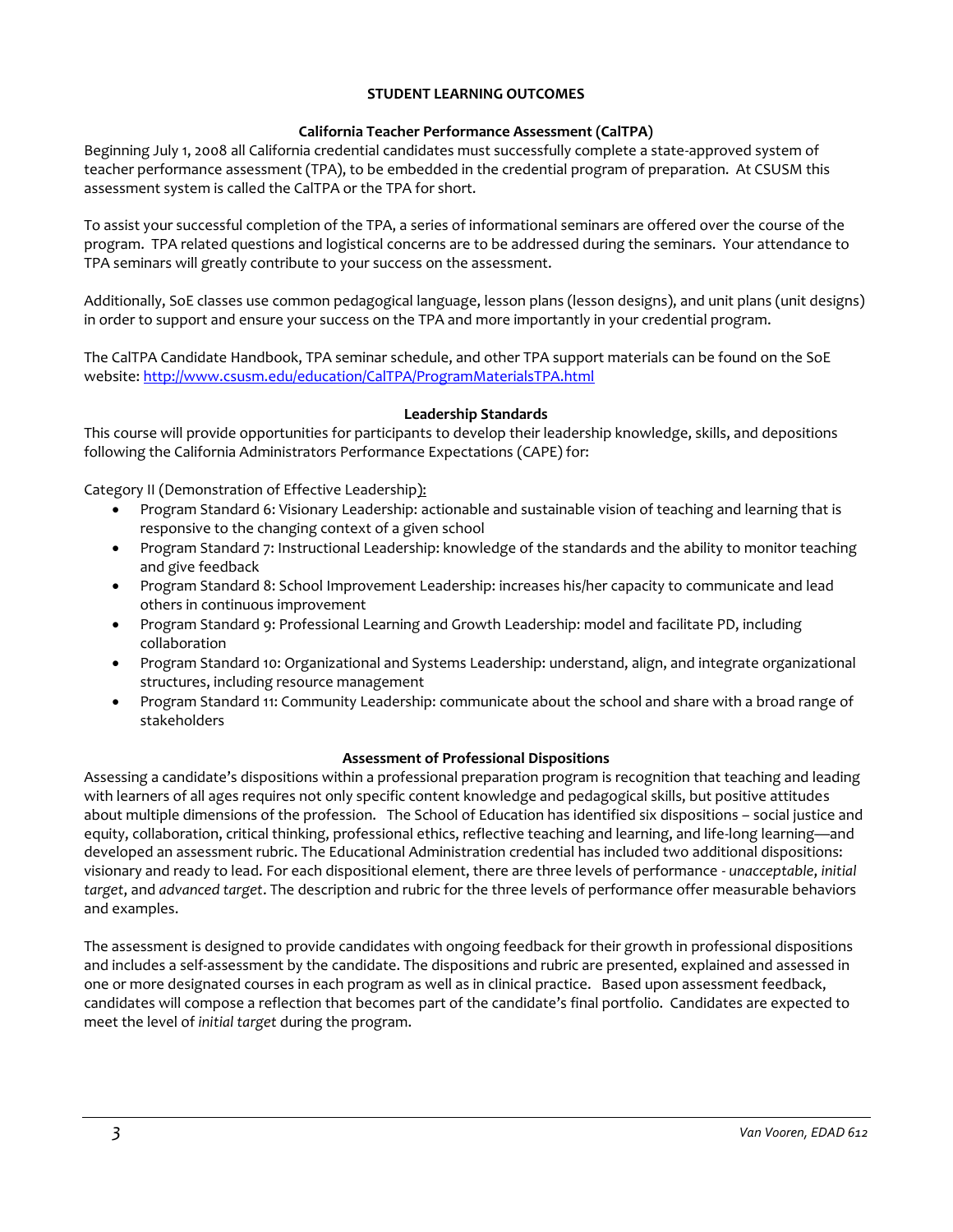## **School of Education Attendance Policy**

Due to the dynamic and interactive nature of courses in the School of Education, all students are expected to attend all classes and participate actively. At a minimum, students must attend more than 80% of class time, or s/he may not receive a passing grade for the course at the discretion of the instructor. Individual instructors may adopt more stringent attendance requirements. Should the student have extenuating circumstances, s/he should contact the instructor as soon as possible. *(Adopted by the COE Governance Community, December, 1997).*

## **Students with Disabilities Requiring Reasonable Accommodations**

Students with disabilities who require reasonable accommodations must be approved for services by providing appropriate and recent documentation to the Office of Disable Student Services (DSS). This office is located in Craven Hall 4300, and can be contacted by phone at (760) 750-4905, or TTY (760) 750-4909. Students authorized by DSS to receive reasonable accommodations should meet with their instructor during office hours or, in order to ensure confidentiality, in a more private setting.

## **All University Writing Requirement**

In keeping with All-University Writing Requirement, this course will have a writing component of at least 2,500 words. This requirement will be met through the case study and action plan papers.

## **CSUSM Academic Honesty Policy**

"Students will be expected to adhere to standards of academic honesty and integrity, as outlined in the Student Academic Honesty Policy. All written work and oral presentation assignments must be original work. All ideas/materials that are borrowed from other sources must have appropriate references to the original sources. Any quoted material should give credit to the source and be punctuated with quotation marks.

Students are responsible for honest completion of their work including examinations. There will be no tolerance for infractions. If you believe there has been an infraction by someone in the class, please bring it to the instructor's attention. The instructor reserves the right to discipline any student for academic dishonesty in accordance with the general rules and regulations of the university. Disciplinary action may include the lowering of grades and/or the assignment of a failing grade for an exam, assignment, or the class as a whole."

Incidents of Academic Dishonesty will be reported to the Dean of Students. Sanctions at the University level may include suspension or expulsion from the University.

## **Plagiarism:**

As an educator, it is expected that each student will do his/her own work, and contribute equally to group projects and processes. Plagiarism or cheating is unacceptable under any circumstances. If you are in doubt about whether your work is paraphrased or plagiarized see the Plagiarism Prevention for Students website [http://library.csusm.edu/plagiarism/index.html.](http://library.csusm.edu/plagiarism/index.html) If there are questions about academic honesty, please consult the University catalog.

# **Use of Technology:**

Students are expected to demonstrate competency in the use of various forms of technology (i.e. blogs, email, Cougar Courses, internet research, and multimedia presentations). Specific requirements for course assignments with regard to technology are at the discretion of the instructor. All course assignments will be submitted and graded online, discussions will occur in class that include websites or reference checks. Each student is expected to bring their own device to class. Personal web activity during the class is discouraged.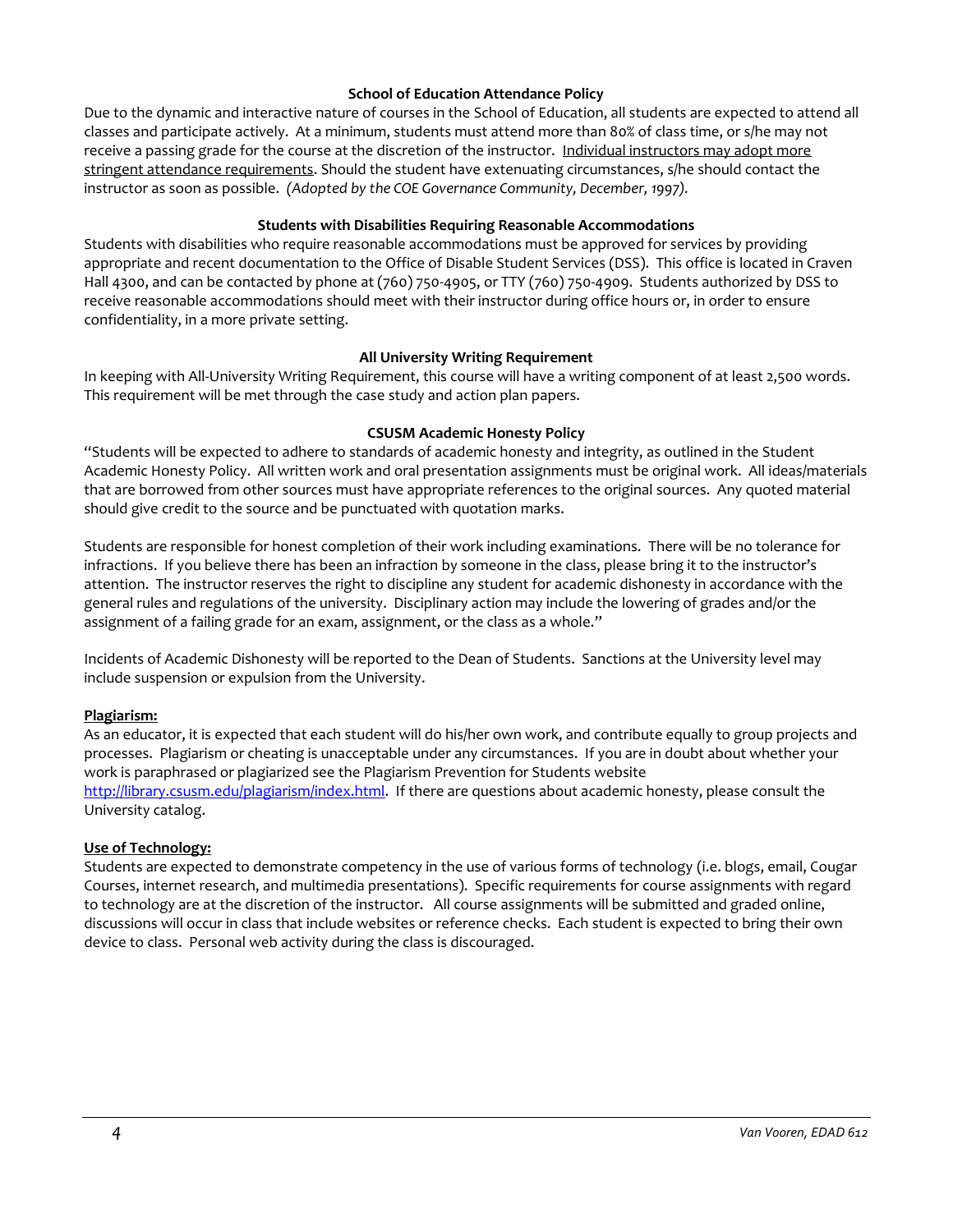# **Electronic Communication Protocol:**

Electronic correspondence is a part of your professional interactions. If you need to contact the instructor, e-mail is often the easiest way to do so. It is my intention to respond to all received e-mails in a timely manner. Please be reminded that e-mail and on-line discussions are a very specific form of communication, with their own nuances and etiquette. For instance, electronic messages sent in all upper case (or lower case) letters, major typos, or slang, often communicate more than the sender originally intended. With that said, please be mindful of all e-mail and on-line discussion messages you send to your colleagues, to faculty members in the School of Education, or to persons within the greater educational community. All electronic messages should be crafted with professionalism and care. Things to consider:

- Would I say in person what this electronic message specifically says?
- How could this message be misconstrued?
- Does this message represent my highest self?
- Am I sending this electronic message to avoid a face-to-face conversation?

In addition, if there is ever a concern with an electronic message sent to you, please talk with the author in person in order to correct any confusion.

## **Course Requirements**

## **Guidelines for EDAD612 Assignments and Grading Standards**

The following factors will be considered in determining a final grade:

| Assignment                                                                                                                                                                                                                                                                                                                                                                                                                                                                                                                                          | Due date              | Grade percentage (100%) |
|-----------------------------------------------------------------------------------------------------------------------------------------------------------------------------------------------------------------------------------------------------------------------------------------------------------------------------------------------------------------------------------------------------------------------------------------------------------------------------------------------------------------------------------------------------|-----------------------|-------------------------|
| 1.<br>Participation and engagement:<br>Students are expected to engage in class discussion and online assignments<br>on knowledge of texts and assigned readings. This includes the book study<br>reporting out, the communication assignment, and other class<br>participation.                                                                                                                                                                                                                                                                    | On-going              | 20%                     |
| 2.<br>Annotated Bibliography: Write annotations (between 3 and 5) of best<br>practices in organizational leadership on how to lead an effective meeting<br>or committee. Each annotation should be between 50 and 100 words. Use<br>APA format for citations and include an introductory and a summary<br>paragraph to your paper. Post on Moodle for class collaboration.                                                                                                                                                                          | November <sub>5</sub> | 15%                     |
| 3. Write a Case Study of a School Committee that includes:<br>Part One: Collect data from an active committee at your school site or<br>district. Include information such as: the major goals, the role of the leader,<br>the existing culture, effective and non-effective communication, how<br>decisions are made, examples or a recent conflict and if it was resolved, and<br>a change initiative that is taking place that affects group dynamics in the<br>committee.<br>Part Two: Compare data about your committee researched in Part One | November 12           | 15%                     |
| with "best practices" researched from your annotated bibliography or<br>other annotated bibliographies posted on Cougar Courses.                                                                                                                                                                                                                                                                                                                                                                                                                    | November 19           | 15%                     |
| Develop an Action Plan in the Single Plan for Student Achievement (SPSA)<br>4.<br>format to improve the organizational effectiveness of the committee you<br>wrote about in your case study.                                                                                                                                                                                                                                                                                                                                                        | December 29           | 15%                     |
| 5. Professional Reading Circle:<br>As part of a professional learning community, you will present the key<br>findings from your case study and action plan.                                                                                                                                                                                                                                                                                                                                                                                         | December 3            | 20%                     |

Note: All assignments must be submitted on or before due dates and times.

Students will be expected to complete all course requirements according to established deadlines and expectancies of graduate level students. Any assignment turned in late will receive a reduced grade. Points will be reduced by one point for each date the paper is late.